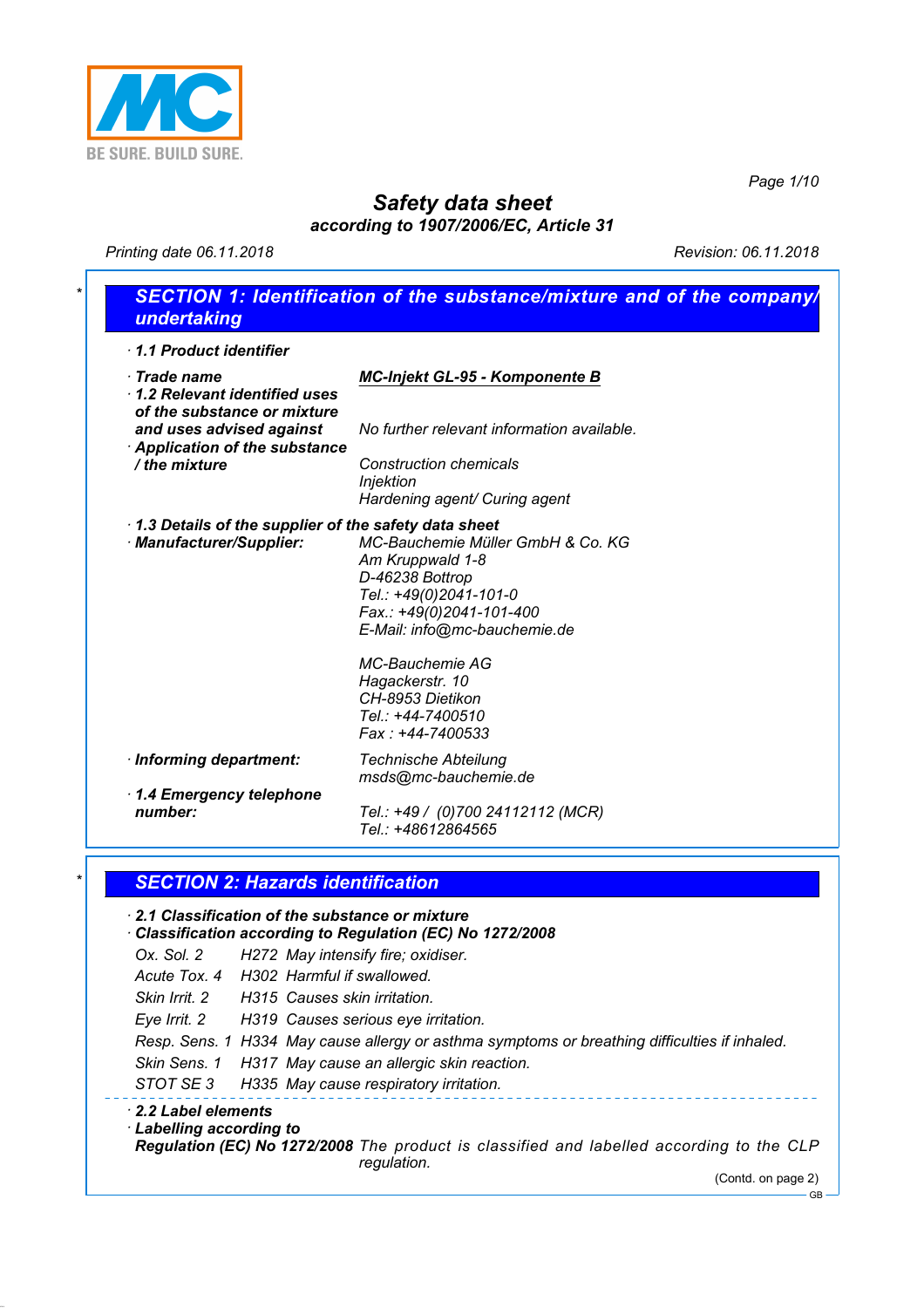

*Page 2/10*

## *Safety data sheet according to 1907/2006/EC, Article 31*

*Printing date 06.11.2018 Revision: 06.11.2018*

(Contd. of page 1)

*Trade name MC-Injekt GL-95 - Komponente B*

| · Hazard pictograms                                                          |                  |                                                                                                                                                                                         |
|------------------------------------------------------------------------------|------------------|-----------------------------------------------------------------------------------------------------------------------------------------------------------------------------------------|
|                                                                              | GHS03            | GHS07<br>GHS08                                                                                                                                                                          |
| <b>Signal word</b>                                                           | Danger           |                                                                                                                                                                                         |
| · Hazard-determining<br>components of labelling:<br><b>Hazard statements</b> |                  | disodium peroxodisulphate<br>H272 May intensify fire; oxidiser.                                                                                                                         |
|                                                                              |                  | H302 Harmful if swallowed.<br>H315 Causes skin irritation.<br>H319 Causes serious eye irritation.<br>H334 May cause allergy or asthma symptoms or breathing<br>difficulties if inhaled. |
|                                                                              |                  | H317 May cause an allergic skin reaction.<br>H335 May cause respiratory irritation.                                                                                                     |
| · Precautionary statements                                                   | P <sub>210</sub> | Keep away from heat, hot surfaces, sparks, open<br>flames and other ignition sources. No smoking.                                                                                       |
|                                                                              | P220             | Keep/Store away from clothing/combustible materials.                                                                                                                                    |
|                                                                              | P <sub>221</sub> | Take any precaution to avoid mixing with<br>combustibles.                                                                                                                               |
|                                                                              | P <sub>285</sub> | In case of inadequate ventilation wear respiratory<br>protection.                                                                                                                       |
|                                                                              |                  | P403+P233 Store in a well-ventilated place. Keep container tightly<br>closed.                                                                                                           |
|                                                                              | P405             | Store locked up.                                                                                                                                                                        |
| 2.3 Other hazards                                                            |                  |                                                                                                                                                                                         |
| · Results of PBT and vPvB assessment                                         |                  |                                                                                                                                                                                         |
| $\cdot$ PBT:                                                                 | Not applicable.  |                                                                                                                                                                                         |
| ∙ vPvB:                                                                      | Not applicable.  |                                                                                                                                                                                         |

### *\* SECTION 3: Composition/information on ingredients*

*· 3.2 Chemical characterisation: Mixtures*

*Mixture consisting of the following components.* 

| · Dangerous components: |                                                                                                                                                                                              |         |  |  |  |
|-------------------------|----------------------------------------------------------------------------------------------------------------------------------------------------------------------------------------------|---------|--|--|--|
| CAS: 7775-27-1          | disodium peroxodisulphate<br>EINECS: 231-892-1 Ox. Sol. 2, H272; Resp. Sens. 1, H334; Acute Tox. 4, H302; Skin<br>Irrit. 2, H315; Eye Irrit. 2, H319; Skin Sens. 1, H317; STOT SE 3,<br>H335 | 70-100% |  |  |  |

#### *\* SECTION 4: First aid measures*

*· 4.1 Description of first aid measures*

*Symptoms of poisoning may even occur after several hours; therefore medical observation for at least 48 hours after the accident.*

(Contd. on page 3)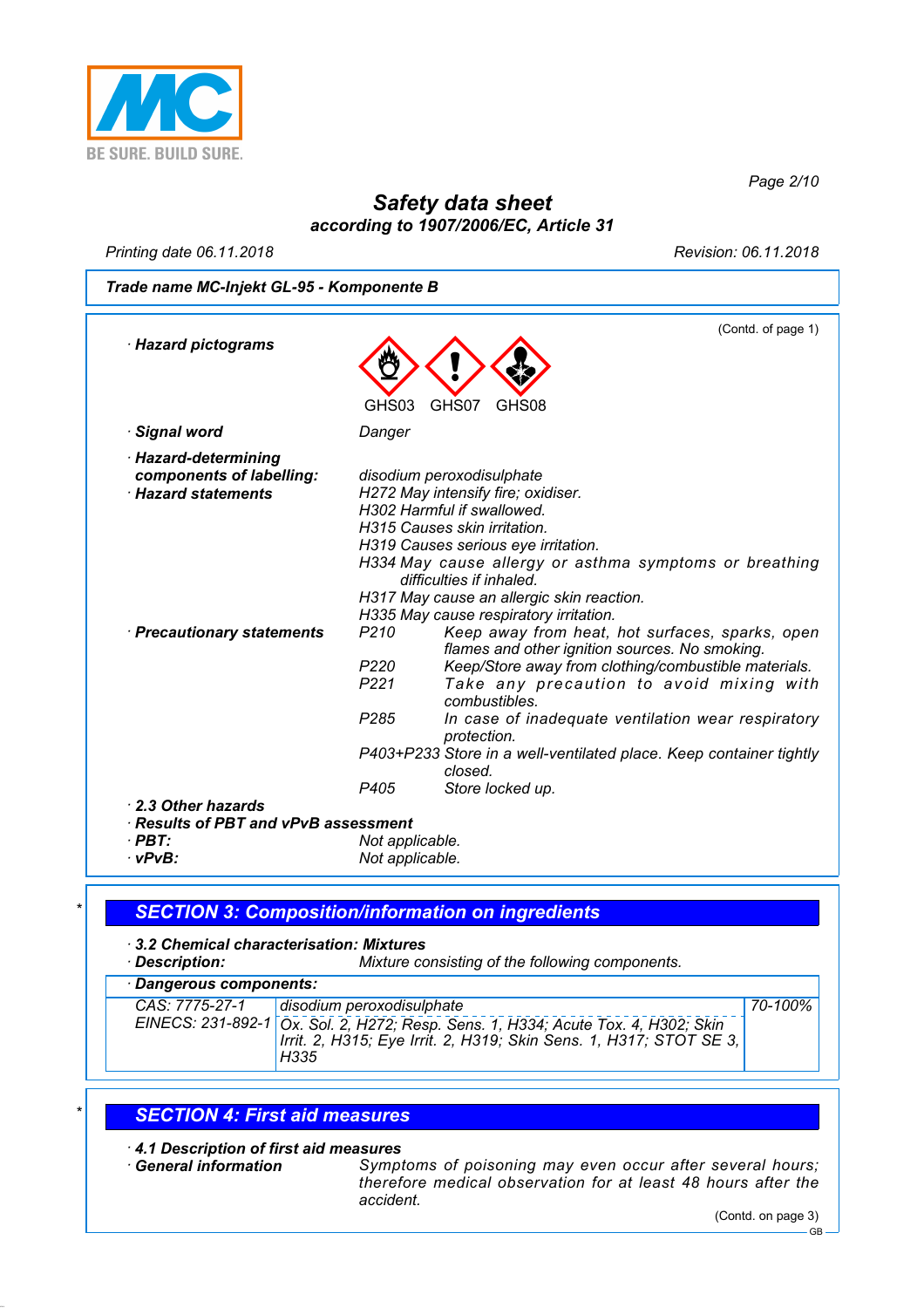

*Page 3/10*

### *Safety data sheet according to 1907/2006/EC, Article 31*

*Printing date 06.11.2018 Revision: 06.11.2018*

#### *Trade name MC-Injekt GL-95 - Komponente B*

|                             | (Contd. of page 2)                                                 |
|-----------------------------|--------------------------------------------------------------------|
|                             | Instantly remove any clothing soiled by the product.               |
|                             | Do not leave affected persons unsupervised.                        |
|                             | Take affected persons out of danger area and instruct to lie down. |
|                             | Personal protection for the First Aider.                           |
| After inhalation            | Supply fresh air and call for doctor for safety reasons.           |
|                             | In case of unconsciousness bring patient into stable side position |
|                             | for transport.                                                     |
|                             | Do not use mouth to mouth or mouth to nose resuscitation.          |
| After skin contact          | Instantly wash with water and soap and rinse thoroughly.           |
| After eye contact           | Rinse opened eye for several minutes under running water. Then     |
|                             | consult a doctor.                                                  |
|                             | Do not induce vomiting; instantly call for medical help.           |
| After swallowing            |                                                                    |
|                             | Rinse out mouth and then drink plenty of water.                    |
| 4.2 Most important symptoms |                                                                    |
| and effects, both acute and |                                                                    |
| delayed                     | Allergic reactions                                                 |
| .                           |                                                                    |

*· 4.3 Indication of any immediate medical attention and special treatment needed Medical supervision for at least 48 hours*

### *\* SECTION 5: Firefighting measures · 5.1 Extinguishing media · Suitable extinguishing agents Water haze Water spray jet · For safety reasons unsuitable extinguishing agents Water with a full water jet. · 5.2 Special hazards arising from the substance or mixture Can be released in case of fire Sulphur dioxide (SO2) · 5.3 Advice for firefighters*

*· Protective equipment: Wear self-contained breathing apparatus.* Cool endangered containers with water spray jet. *Dispose of fire debris and contaminated fire fighting water in accordance with official regulations.*

#### *\* SECTION 6: Accidental release measures*

| 6.1 Personal precautions,<br>protective equipment and<br>emergency procedures | Ensure adequate ventilation<br>Avoid causing dust.<br>Use breathing protection against the effects of fumes/dust/aerosol.<br>Keep away from ignition sources<br>Wear protective equipment. Keep unprotected persons away.<br>(Contd. on page 4) |
|-------------------------------------------------------------------------------|-------------------------------------------------------------------------------------------------------------------------------------------------------------------------------------------------------------------------------------------------|
|                                                                               | <b>GB</b>                                                                                                                                                                                                                                       |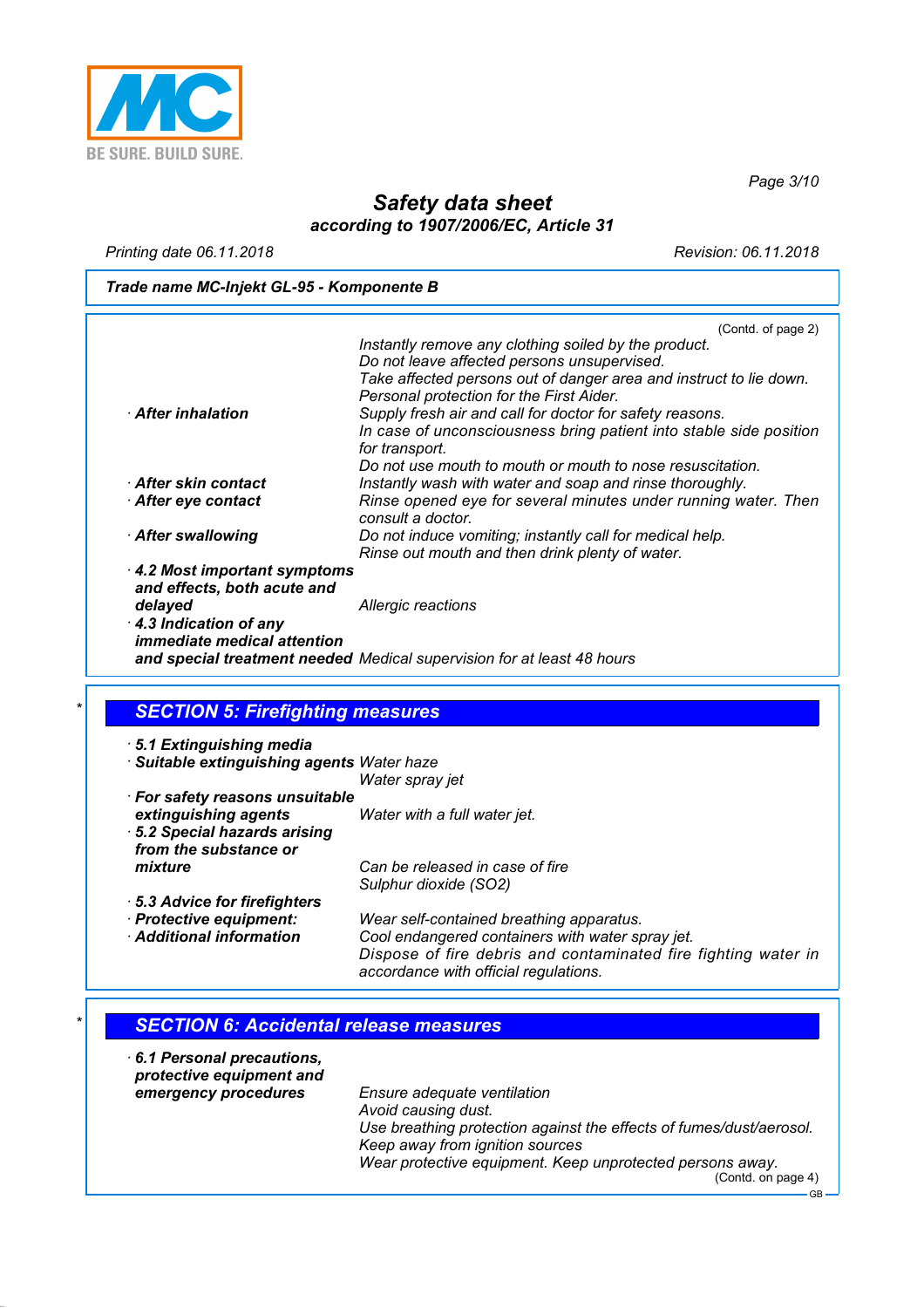

*Page 4/10*

## *Safety data sheet according to 1907/2006/EC, Article 31*

*Printing date 06.11.2018 Revision: 06.11.2018*

#### *Trade name MC-Injekt GL-95 - Komponente B*

|                                                    | (Contd. of page 3)                                              |
|----------------------------------------------------|-----------------------------------------------------------------|
| 6.2 Environmental                                  |                                                                 |
| precautions:                                       | Damp down dust with water spray jet.                            |
|                                                    | Do not allow to enter drainage system, surface or ground water. |
| 6.3 Methods and material for                       |                                                                 |
| containment and cleaning up: Collect mechanically. |                                                                 |
|                                                    | Dispose of the material collected according to regulations.     |
|                                                    | Ensure adequate ventilation.                                    |
| 6.4 Reference to other                             |                                                                 |
| sections                                           | See Section 7 for information on safe handling                  |
|                                                    | See Section 8 for information on personal protection equipment. |
|                                                    | See Section 13 for information on disposal.                     |

### *\* SECTION 7: Handling and storage*

| 1.1 Precautions for safe<br>handling                            | Any deposit of dust which cannot be avoided must be removed                                                                                                                 |
|-----------------------------------------------------------------|-----------------------------------------------------------------------------------------------------------------------------------------------------------------------------|
|                                                                 | regularly.<br>Ensure good ventilation/exhaustion at the workplace.<br>Prevent formation of dust.                                                                            |
| · Information about protection<br>against explosions and fires: | Substance/product is oxidising when dry.<br>Substance/product can reduce the ignition temperature of<br>flammable substances.<br>Keep ignition sources away - Do not smoke. |
|                                                                 | $\cdot$ 7.2 Conditions for safe storage, including any incompatibilities                                                                                                    |
| · Storage<br>Requirements to be met by                          |                                                                                                                                                                             |
| storerooms and containers:<br>· Information about storage in    | Store only in the original container.                                                                                                                                       |
| one common storage facility:                                    | Do not store together with reducing agents, heavy-metal<br>compounds, acids and alkalis.<br>Store away from flammable substances.                                           |
| $\cdot$ Further information about                               |                                                                                                                                                                             |
| storage conditions:                                             | Store in cool, dry conditions in well sealed containers.<br>Protect from humidity and keep away from water.<br>This product is hygroscopic.                                 |
| $\cdot$ 7.3 Specific end use(s)                                 | No further relevant information available.                                                                                                                                  |

#### *\* SECTION 8: Exposure controls/personal protection*

*· Additional information about design of technical systems: No further data; see item 7.*

*· 8.1 Control parameters*

*· Components with critical values that require*

*monitoring at the workplace: The product does not contain any relevant quantities of materials with critical values that have to be monitored at the workplace.* (Contd. on page 5)

GB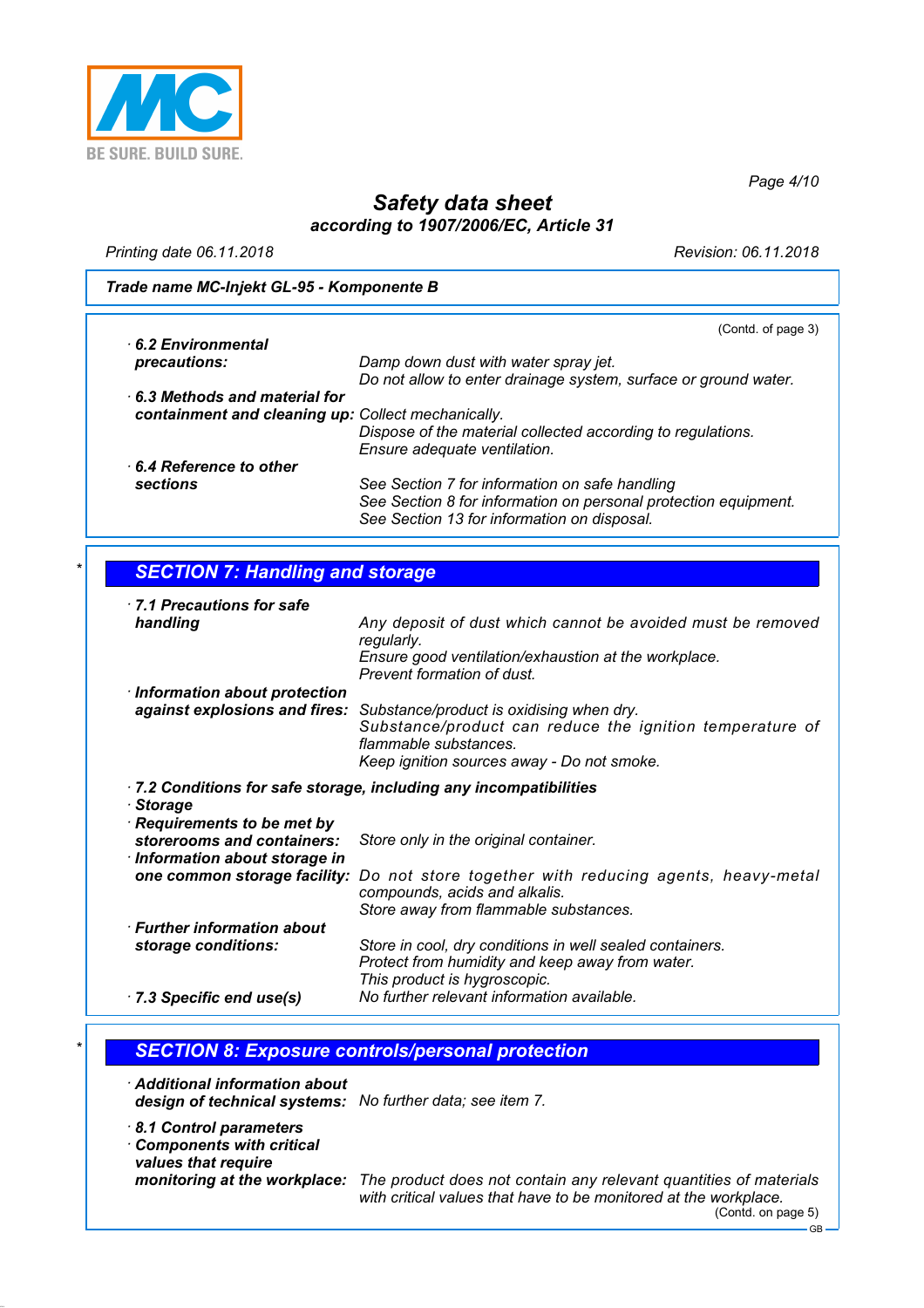

*Page 5/10*

## *Safety data sheet according to 1907/2006/EC, Article 31*

*Printing date 06.11.2018 Revision: 06.11.2018*

*Trade name MC-Injekt GL-95 - Komponente B*

| · Additional information:                                        | (Contd. of page 4)<br>The lists that were valid during the compilation were used as basis.                                                |
|------------------------------------------------------------------|-------------------------------------------------------------------------------------------------------------------------------------------|
| 8.2 Exposure controls                                            |                                                                                                                                           |
| · Personal protective equipment<br><b>General protective and</b> |                                                                                                                                           |
| hygienic measures                                                | Do not inhale dust / smoke / mist.                                                                                                        |
|                                                                  | Keep away from foodstuffs, beverages and food.                                                                                            |
|                                                                  | Instantly remove any soiled and impregnated garments.                                                                                     |
|                                                                  | Wash hands during breaks and at the end of the work.                                                                                      |
| · Protection of hands:                                           | Protective gloves.                                                                                                                        |
|                                                                  | Selection of the glove material on consideration of the penetration                                                                       |
|                                                                  | times, rates of diffusion and the degradation                                                                                             |
|                                                                  | After use of gloves apply skin-cleaning agents and skin cosmetics.                                                                        |
| · Material of gloves                                             | Butyl rubber, BR                                                                                                                          |
|                                                                  | Recommended thickness of the material: $\geq 0.5$ mm                                                                                      |
|                                                                  | The selection of the suitable gloves does not only depend on the                                                                          |
|                                                                  | material, but also on further marks of quality and varies from                                                                            |
|                                                                  | manufacturer to manufacturer. As the product is a preparation of                                                                          |
|                                                                  | several substances, the resistance of the glove material can not be<br>calculated in advance and has therefore to be checked prior to the |
|                                                                  | application.                                                                                                                              |
| · Penetration time of glove                                      |                                                                                                                                           |
| material                                                         | The exact break trough time has to be found out by the                                                                                    |
|                                                                  | manufacturer of the protective gloves and has to be observed.                                                                             |
| · Eye protection:                                                | Safety glasses                                                                                                                            |
|                                                                  | Tightly sealed safety glasses.                                                                                                            |
| · Body protection:                                               | Impervious protective clothing                                                                                                            |

| 9.1 Information on basic physical and chemical properties<br><b>General Information</b> |                                                   |
|-----------------------------------------------------------------------------------------|---------------------------------------------------|
| · Appearance:                                                                           |                                                   |
| Form:                                                                                   | Powder                                            |
| Colour:                                                                                 | White                                             |
| · Smell:                                                                                | <b>Odourless</b>                                  |
| · Odour threshold:                                                                      | Not determined.                                   |
| $\cdot$ pH-value (250 g/l) at 25 °C:                                                    | 4.3                                               |
| Change in condition                                                                     |                                                   |
| <b>Melting point/freezing point:</b>                                                    | ontleding 200 °C                                  |
|                                                                                         | Not applicable                                    |
| Initial boiling point and boiling range: Not applicable                                 |                                                   |
| · Flash point:                                                                          | Not applicable                                    |
| · Inflammability (solid, gaseous)                                                       | Contact with combustible material may cause fire. |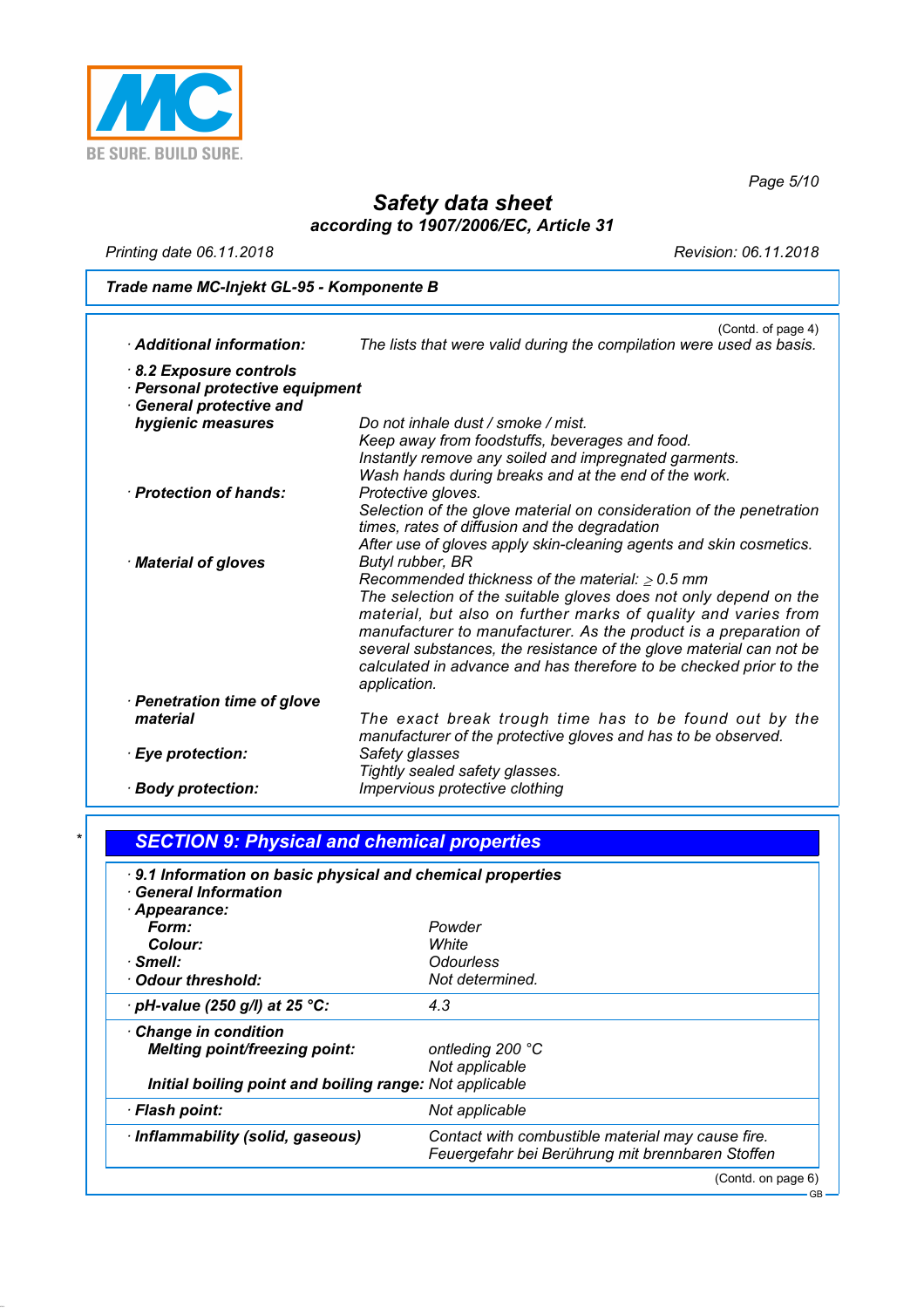

*Page 6/10*

### *Safety data sheet according to 1907/2006/EC, Article 31*

*Printing date 06.11.2018 Revision: 06.11.2018*

### *Trade name MC-Injekt GL-95 - Komponente B*

|                                                                                                        | (Contd. of page 5)                                                                          |
|--------------------------------------------------------------------------------------------------------|---------------------------------------------------------------------------------------------|
| <b>Decomposition temperature:</b>                                                                      | $~180$ °C °C (SADT (UN-Test H.4))                                                           |
| Self-inflammability:                                                                                   | Not determined.                                                                             |
| · Explosive properties:                                                                                | Explosive when mixed with combustible material.                                             |
| <b>Critical values for explosion:</b><br>Lower:<br><b>Upper:</b>                                       | Not determined.<br>Not determined.                                                          |
| <b>Steam pressure:</b>                                                                                 | Not applicable.                                                                             |
| Density at 20 °C                                                                                       | $1.20 \sim 2.59$ g/cm <sup>3</sup>                                                          |
| Settled apparent density at 20 °C<br>· Relative density<br>· Vapour density<br><b>Evaporation rate</b> | $1150 \sim 1350$ kg/m <sup>3</sup><br>Not determined.<br>Not applicable.<br>Not applicable. |
| <b>Solubility in / Miscibility with</b><br>Water at 20 $°C$ :                                          | $545 \sim 556$ g/l                                                                          |
| · Partition coefficient: n-octanol/water:                                                              | Not determined.                                                                             |
| · Viscosity:<br>dynamic:<br>kinematic:<br>⋅ 9.2 Other information                                      | Not applicable.<br>Not applicable.<br>No further relevant information available.            |

| <b>SECTION 10: Stability and reactivity</b>                              |                                                                                                                   |  |  |  |
|--------------------------------------------------------------------------|-------------------------------------------------------------------------------------------------------------------|--|--|--|
| ⋅10.1 Reactivity<br>10.2 Chemical stability<br>· Thermal decomposition / | No further relevant information available.                                                                        |  |  |  |
| conditions to be avoided:<br>10.3 Possibility of hazardous               | To avoid thermal decomposition do not overheat.                                                                   |  |  |  |
| reactions                                                                | Reacts with fats and oils<br>Reacts with alkali (lyes)<br>Danger of bursting                                      |  |  |  |
|                                                                          | Acts as an oxidizing agent on organic materials such as wood,<br>paper and fats                                   |  |  |  |
|                                                                          | Korrosionswirkung auf Gebrauchsmetalle. Feuergefahr bei<br>Berührung mit brennbaren Stoffen.<br>Reacts with acids |  |  |  |
|                                                                          | Reacts with fabric soaked in the product (e.g. cleaning wool)<br>Reacts with reducing agents                      |  |  |  |
|                                                                          | Korrosionswirkung auf Gebrauchsmetalle.<br>Feuergefahr bei Berührung mit brennbaren Stoffen.                      |  |  |  |
| 10.4 Conditions to avoid<br>$\cdot$ 10.5 Incompatible materials:         | No further relevant information available.<br>No further relevant information available.                          |  |  |  |
|                                                                          | (Contd. on page 7)                                                                                                |  |  |  |

GB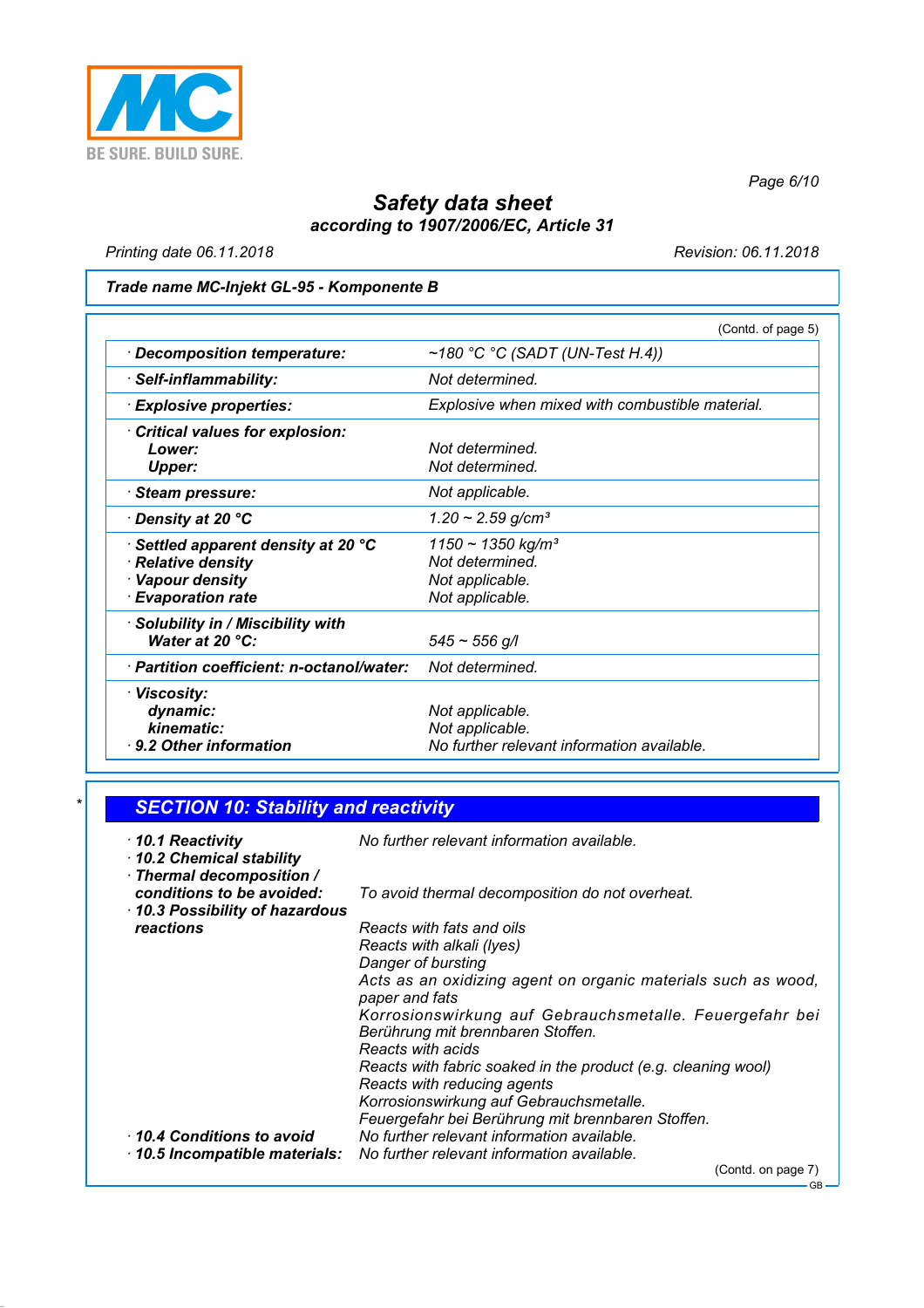

*Page 7/10*

## *Safety data sheet according to 1907/2006/EC, Article 31*

*Printing date 06.11.2018 Revision: 06.11.2018*

(Contd. of page 6)

#### *Trade name MC-Injekt GL-95 - Komponente B*

*· 10.6 Hazardous decomposition products: Sulphur oxides (SOx)*

*Oxygen Danger of toxic pyrolysis products SO3 - Sauerstoff*

| $\star$ |  |  |  |  |  |  | <b>SECTION 11: Toxicological information</b> |  |
|---------|--|--|--|--|--|--|----------------------------------------------|--|
|---------|--|--|--|--|--|--|----------------------------------------------|--|

*· 11.1 Information on toxicological effects*

*· Acute toxicity Harmful if swallowed. · LD/LC50 values that are relevant for classification:*

*7775-27-1 disodium peroxodisulphate*

| $\cdots$ $\cdots$ $\cdots$ $\cdots$ $\cdots$ $\cdots$ $\cdots$ $\cdots$ |                   |                              |
|-------------------------------------------------------------------------|-------------------|------------------------------|
| Oral                                                                    | LD <sub>50</sub>  | 920 mg/kg (Ratte)            |
| $Dmax-1$                                                                | IIDE <sub>0</sub> | $\sim$ 10.000 mallen (Kanine |

*Dermal LD50 >10,000 mg/kg (Kaninchen) Inhalative LC50/4 h >5.1 mg/l (Ratte)*

*· Primary irritant effect:*

*· Skin corrosion/irritation Causes skin irritation.*

*· Serious eye damage/irritation Causes serious eye irritation.*

*· Respiratory or skin*

May cause allergy or asthma symptoms or breathing difficulties if *inhaled.*

*May cause an allergic skin reaction.*

| CMR effects (carcinogenity, mutagenicity and toxicity for reproduction) |                                                                   |
|-------------------------------------------------------------------------|-------------------------------------------------------------------|
| Germ cell mutagenicity                                                  | Based on available data, the classification criteria are not met. |
| <b>Carcinogenicity</b>                                                  | Based on available data, the classification criteria are not met. |
| · Reproductive toxicity                                                 | Based on available data, the classification criteria are not met. |
| STOT-single exposure                                                    | May cause respiratory irritation.                                 |
| STOT-repeated exposure                                                  | Based on available data, the classification criteria are not met. |
| <b>Aspiration hazard</b>                                                | Based on available data, the classification criteria are not met. |

### *\* SECTION 12: Ecological information*

| $\cdot$ 12.1 Toxicity                                      |                                                                                                                |  |  |  |
|------------------------------------------------------------|----------------------------------------------------------------------------------------------------------------|--|--|--|
| · Aquatic toxicity:                                        |                                                                                                                |  |  |  |
|                                                            | 7775-27-1 disodium peroxodisulphate                                                                            |  |  |  |
| EC50/72h   116 mg/l (Bak)                                  |                                                                                                                |  |  |  |
|                                                            | LC50/96h 771 mg/l (Oncorhynchus mykiss)                                                                        |  |  |  |
|                                                            | EC50/48h   133 mg/l (Daphnia magna)                                                                            |  |  |  |
| 12.2 Persistence and<br>degradability                      | Anorganic product, is not eliminable from water by means of<br>biological cleaning processes.                  |  |  |  |
| 12.3 Bioaccumulative<br>potential<br>12.4 Mobility in soil | No further relevant information available.<br>No further relevant information available.<br>(Contd. on page 8) |  |  |  |

GB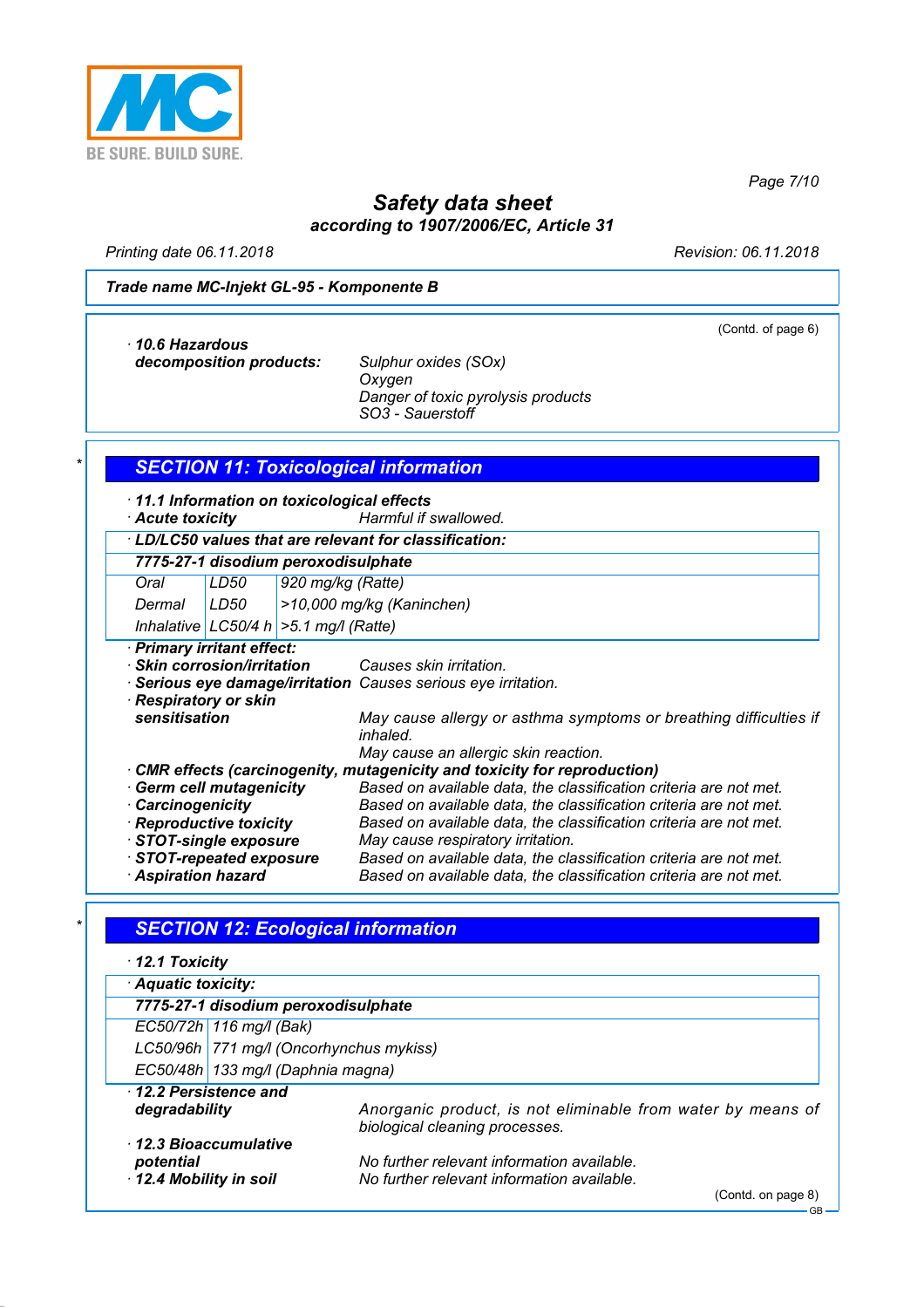

*Page 8/10*

## *Safety data sheet according to 1907/2006/EC, Article 31*

*Printing date 06.11.2018 Revision: 06.11.2018*

*Trade name MC-Injekt GL-95 - Komponente B*

| Additional ecological information:      | (Contd. of page 7)                                                |  |
|-----------------------------------------|-------------------------------------------------------------------|--|
| · General notes:                        | Do not allow undiluted product or large quantities of it to reach |  |
|                                         |                                                                   |  |
|                                         | ground water, water bodies or sewage system.                      |  |
| 12.5 Results of PBT and vPvB assessment |                                                                   |  |

*· PBT: Not applicable. · vPvB: Not applicable. · 12.6 Other adverse effects No further relevant information available.*

#### *\* SECTION 13: Disposal considerations*

- *· 13.1 Waste treatment methods*
- 

*· Recommendation Must not be disposed of together with household garbage. Do not allow product to reach sewage system.*

*· Uncleaned packagings:*

*Empty contaminated packagings thoroughly. They can be recycled after thorough and proper cleaning.*

| 14.1 UN-Number<br>· ADR, IMDG, IATA                                                             | <b>UN1505</b>                                                  |  |
|-------------------------------------------------------------------------------------------------|----------------------------------------------------------------|--|
| 14.2 UN proper shipping name<br>$·$ ADR<br>· IMDG, IATA                                         | <b>1505 SODIUM PERSULPHATE</b><br><b>SODIUM PERSULPHATE</b>    |  |
| 14.3 Transport hazard class(es)                                                                 |                                                                |  |
| $\cdot$ ADR<br>· Class<br>· Label                                                               | 5.1 (O2) Oxidising substances.<br>5.1                          |  |
| · IMDG, IATA<br>· Class<br>· Label                                                              | 5.1 Oxidising substances.<br>5.1                               |  |
| 14.4 Packing group<br>· ADR, IMDG, IATA                                                         | Ш                                                              |  |
| 14.5 Environmental hazards:<br>· Marine pollutant:                                              | No                                                             |  |
| 14.6 Special precautions for user<br>Kemler Number:<br>· EMS Number:<br><b>Stowage Category</b> | <b>Warning: Oxidising substances.</b><br>50<br>$F-A, S-Q$<br>А |  |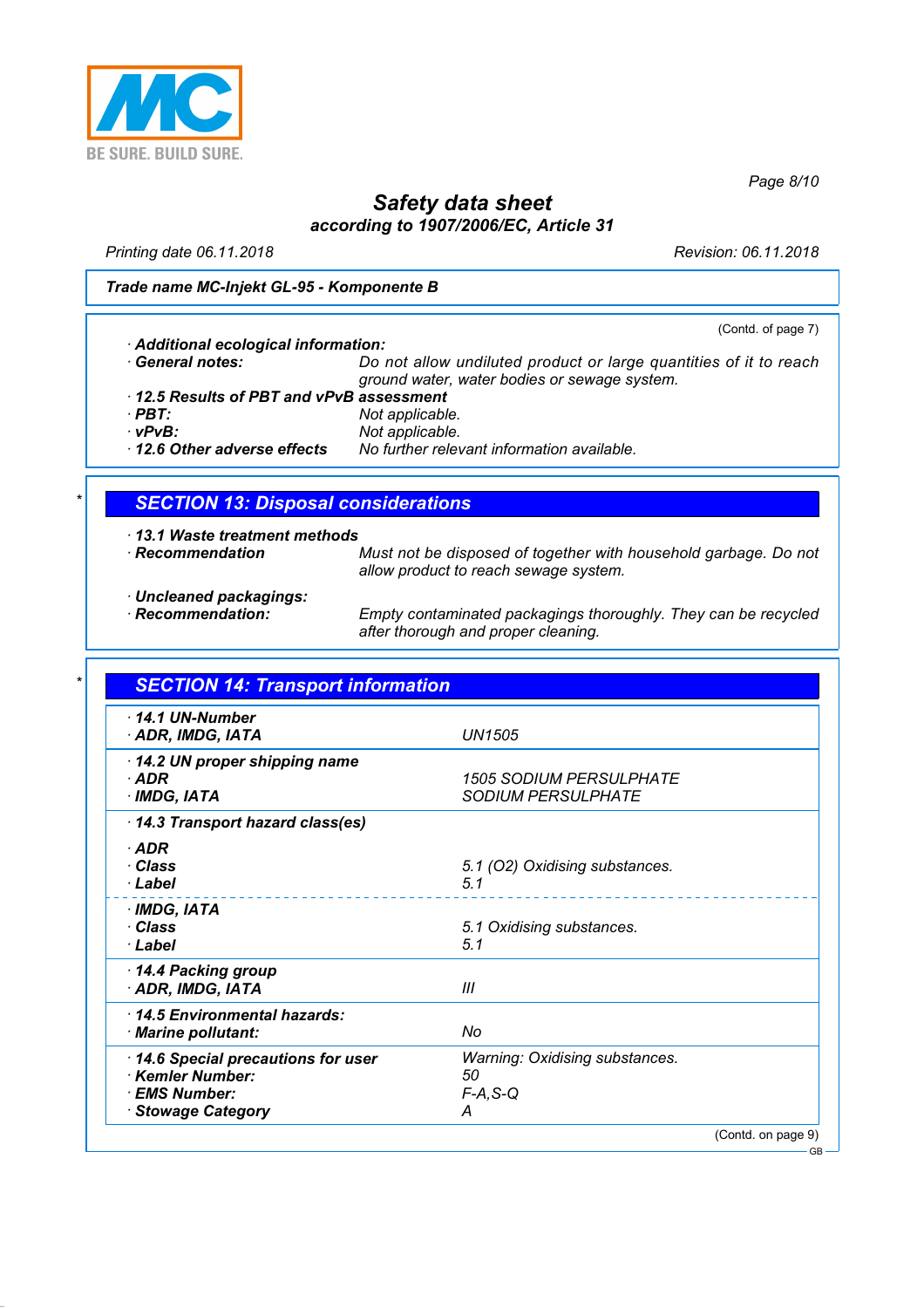

*Page 9/10*

### *Safety data sheet according to 1907/2006/EC, Article 31*

*Printing date 06.11.2018 Revision: 06.11.2018*

#### *Trade name MC-Injekt GL-95 - Komponente B*

|                                                                                                                              | (Contd. of page 8)                                                                                                                    |
|------------------------------------------------------------------------------------------------------------------------------|---------------------------------------------------------------------------------------------------------------------------------------|
| · Segregation Code                                                                                                           | SG39 Stow "separated from" ammonium<br>compounds other than AMMONIUM<br>PERSULPHATE (UN 1444).<br>SG49 Stow "separated from" cyanides |
| 14.7 Transport in bulk according to Annex II<br>of Marpol and the IBC Code                                                   | Not applicable.                                                                                                                       |
| · Transport/Additional information:                                                                                          |                                                                                                                                       |
| $\cdot$ ADR<br>Limited quantities (LQ)<br><b>Excepted quantities (EQ)</b><br>· Transport category<br>Tunnel restriction code | 5 kg<br>Code: E1<br>Maximum net quantity per inner packaging: 30 g<br>Maximum net quantity per outer packaging: 1000 g<br>3<br>F      |
| · IMDG<br>Limited quantities (LQ)<br><b>Excepted quantities (EQ)</b>                                                         | 5 kg<br>Code: E1<br>Maximum net quantity per inner packaging: 30 g<br>Maximum net quantity per outer packaging: 1000 g                |
| · UN "Model Regulation":                                                                                                     | UN 1505 SODIUM PERSULPHATE, 5.1, III                                                                                                  |

#### *\* SECTION 15: Regulatory information*

- *· 15.1 Safety, health and environmental regulations/legislation specific for the substance or mixture*
- *· Directive 2012/18/EU*
- *· Qualifying quantity (tonnes) for the application of lowertier requirements 50 t · Qualifying quantity (tonnes)*
- *for the application of uppertier requirements 200 t · 15.2 Chemical safety*

*assessment: A Chemical Safety Assessment has not been carried out.*

#### *\* SECTION 16: Other information*

*These data are based on our present knowledge. However, they shall not constitute a guarantee for any specific product features and shall not establish a legally valid contractual relationship.*

#### *· Relevant phrases H272 May intensify fire; oxidiser. H302 Harmful if swallowed. H315 Causes skin irritation.*

*H317 May cause an allergic skin reaction.*

(Contd. on page 10)

GB